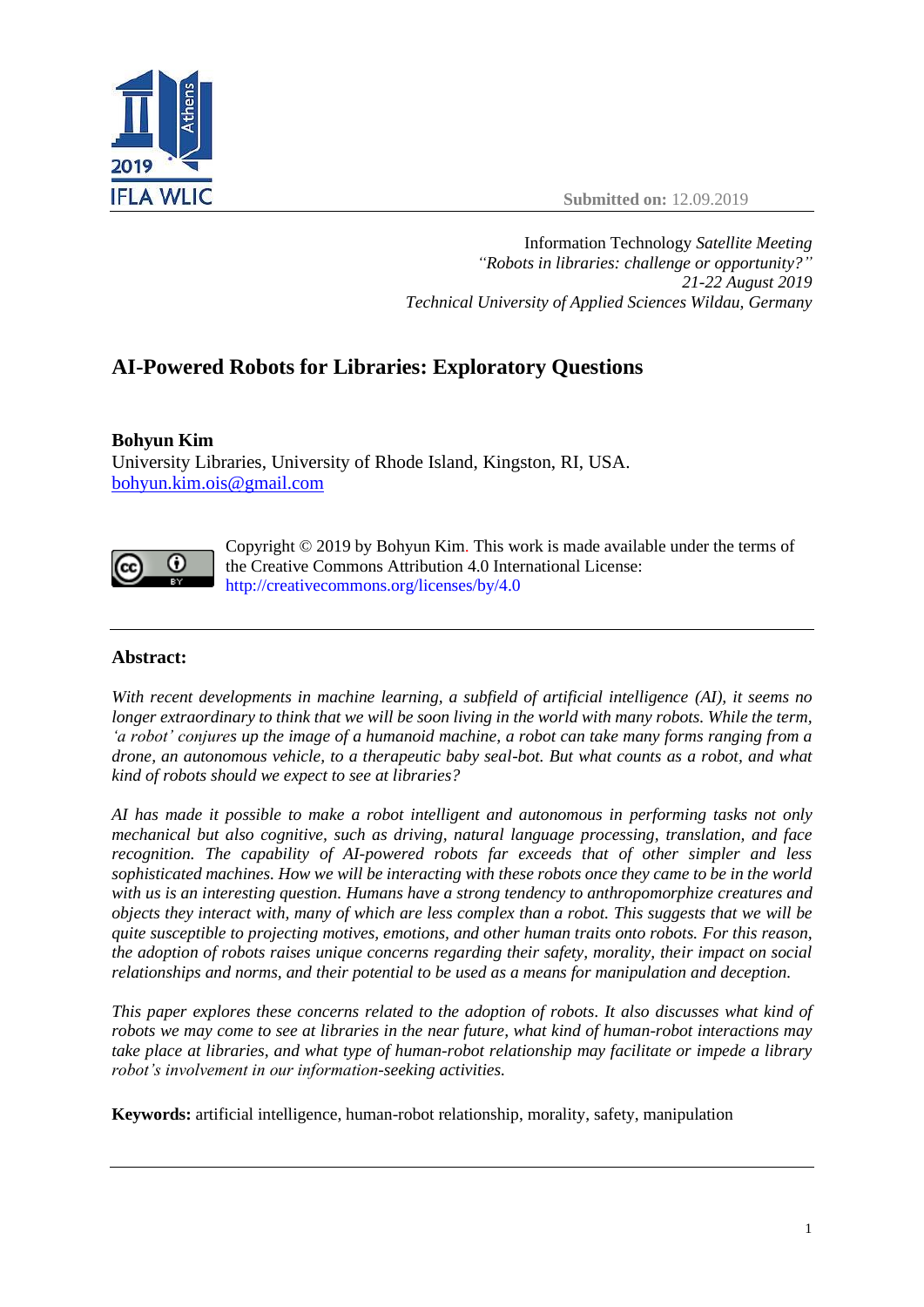#### **1. What Counts as a Robot?**

With recent rapid developments in machine learning, a subfield of artificial intelligence (AI), it is no longer extraordinary to think that we will be soon living in the world with many robots around us.<sup>1</sup> The term 'a robot' often conjures up the image of a humanoid machine. But a robot can take many forms ranging from a drone and an autonomous vehicle to a therapeutic baby seal-bot.<sup>2</sup> Since robotics is an established discipline, it is often assumed that roboticists have an agreed upon definition of a robot. However, this is not the case. Does a robot need to look like a human? Does it have to have a physical body? Does it have to be smart? Surprisingly enough, what counts as a robot is not an entirely settled topic.

When loosely used, the term, 'robot,' may refer to anything that can be programmed to move, no matter how simple it is. Sometimes, even software designed to automate tasks is called a bot. But in most cases in which we refer to something as a 'robot,' we want to distinguish it from a piece of software or a typical machine. George Bekey proposes an intuitive and reasonable working definition of a robot, which I will adopt in this paper. He defines a robot as "a machine, situated in the world, that senses, thinks, and acts."<sup>3</sup> This means that a robot must have the capability to take in sensory input from the surroundings, process it for a cognitive task, and act upon the physical world.<sup>4</sup> This requires a robot to be equipped with sensors, some cognitive capability to process the input from the environment and to determine the response or an action, and actuators, which allow it to physically act upon the environment.

In this definition, it is not necessary for a robot to take a human form. But a robot must be embodied, able to sense the surroundings, and act on the physical world. Consequently, a piece of software cannot be a robot. Nor does a machine that lacks the sensing capability, a certain level of cognitive processing capability, or the ability to perform its tasks autonomously up to a certain degree.

AI has made it possible to make a robot intelligent and autonomous in performing tasks not only mechanical but also cognitive. Such cognitive tasks include driving, natural language processing, translation, and face recognition. The capability of AI-powered robots far exceeds that of other simpler and less sophisticated machines. Unlike humans and some other living beings, robots do not have consciousness, desire, or motives. Their intelligence comes from a program, not from internal mental states. But humans have a strong tendency to anthropomorphize a variety of objects they interact with, many of which are less complex than a robot. This suggests that we will be quite susceptible to projecting motives, emotions, and other human traits onto robots. As such, the adoption of robots raises interesting and unique concerns regarding their safety, morality, the robot's impact on social relationships and norms, and their potential to be used as a means for manipulation and deception.

In this paper, I will explore these concerns in the hope of facilitating more discussion and research regarding robots for libraries. At a time when libraries may soon adopt robots more widely, it is important to understand these general concerns related to the adoption of robots. I will also briefly discuss what kind of robots we may come to see at libraries in the near future, what kind of human-robot interactions may take place at libraries, and what type of humanrobot relationship may facilitate or impede a library robot's involvement in our informationseeking activities.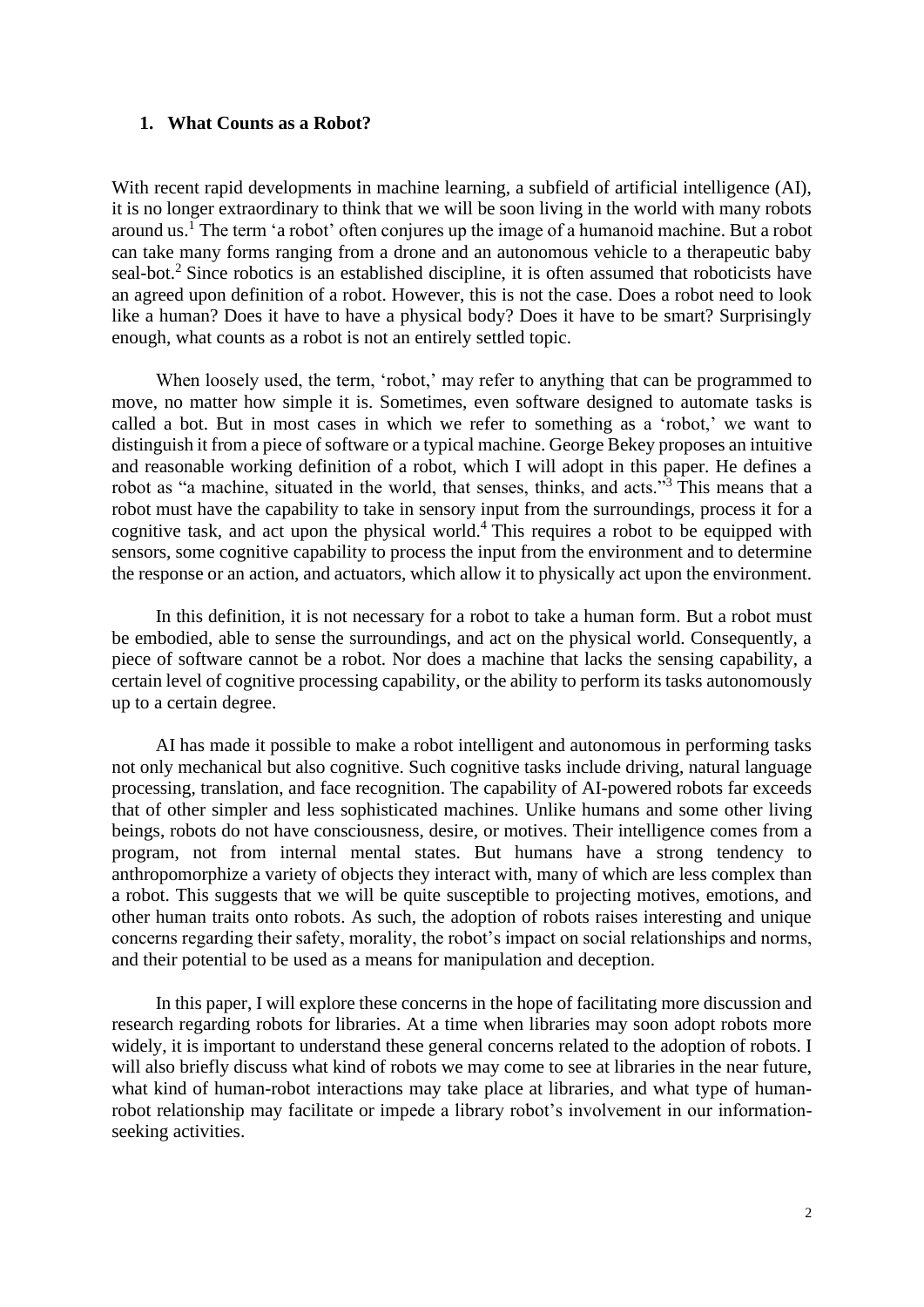## **2. General Concerns about the Adoption of Robots**

As an embodied and intelligent autonomous agent in the world, a robot's capability far exceeds that of other simpler and less sophisticated machines. As such, robots will no doubt bring many benefits. But their adoption also raises concerns regarding their safety, morality, their impact on social norms, and their potential to be used as a means to deceive or manipulate people.

(a) Safety

It goes without saying that a robot must be thoroughly tested for its safety before being deployed. This is particularly important because a robot may autonomously perform not just one but a variety of tasks in many different environments. How can a robot be designed to ensure that it would not harm humans either by accident or while trying to achieve its goal? Will a robot be able to handle unforeseen consequences? While a robot may be much more sophisticated than a simple machine, it is still a machine. A kill switch that enables the user to quickly and easily power off a robot and an override option for the user to take control when needed should be part of the design in case of malfunction.

Also, depending on its function, a robot can come equipped with a varying degree of autonomy and technical sophistication. Some may be fully autonomous and be intervened by humans only when people decide to do so. Others may require a human review and approval process before executing the planned action. These different control options are known as a 'human-on-the-loop' and a 'human-in-the-loop' system.<sup>5</sup> How a robot is to be configured will depend on the specific type of task that it is supposed to perform and the risks associated with the given task. The safety concern efficiency and the cost-savings to be gained from a robot's autonomy will need to be weighed and balanced with each another.

(b) Morality

The moral and ethical dimension of machine intelligence is an issue that we must give careful and serious consideration before we adopt and deploy robots widely. If machine learning techniques drive today's artificial intelligence (AI) technology to the degree that AI systems can partly or fully automate human decision-making, to what use should we put those systems and how much control should we allow them? This is an important question since AI-powered robots are likely to be adopted in a wide range of areas from healthcare to the military.

The most frequently discussed example in the discussion of machine morality is an autonomous vehicle and *the trolley problem*. *The trolley problem* is a thought-experiment in philosophy first introduced by Philippa Foot in 1967. 6 It describes a scenario in which a runaway trolley barrels down a track where there are five unsuspecting people. Suppose that you are standing next to the lever. When pulled, the lever switches the trolley onto a different track, on which there is only one person. Those who are on either track will be killed if the trolley heads down in that direction. Should you pull the lever to minimize the number of lives that will be lost?

*The trolley problem* has been a mere theoretical issue for a long time. Due to the lack of time, people will simply act out of instinct rather than from any clear deliberation or decision, in a real-life situation. But, with the self-driving car, *the trolley problem* becomes a matter of programming a required decision-making process in advance into an autonomous machine. A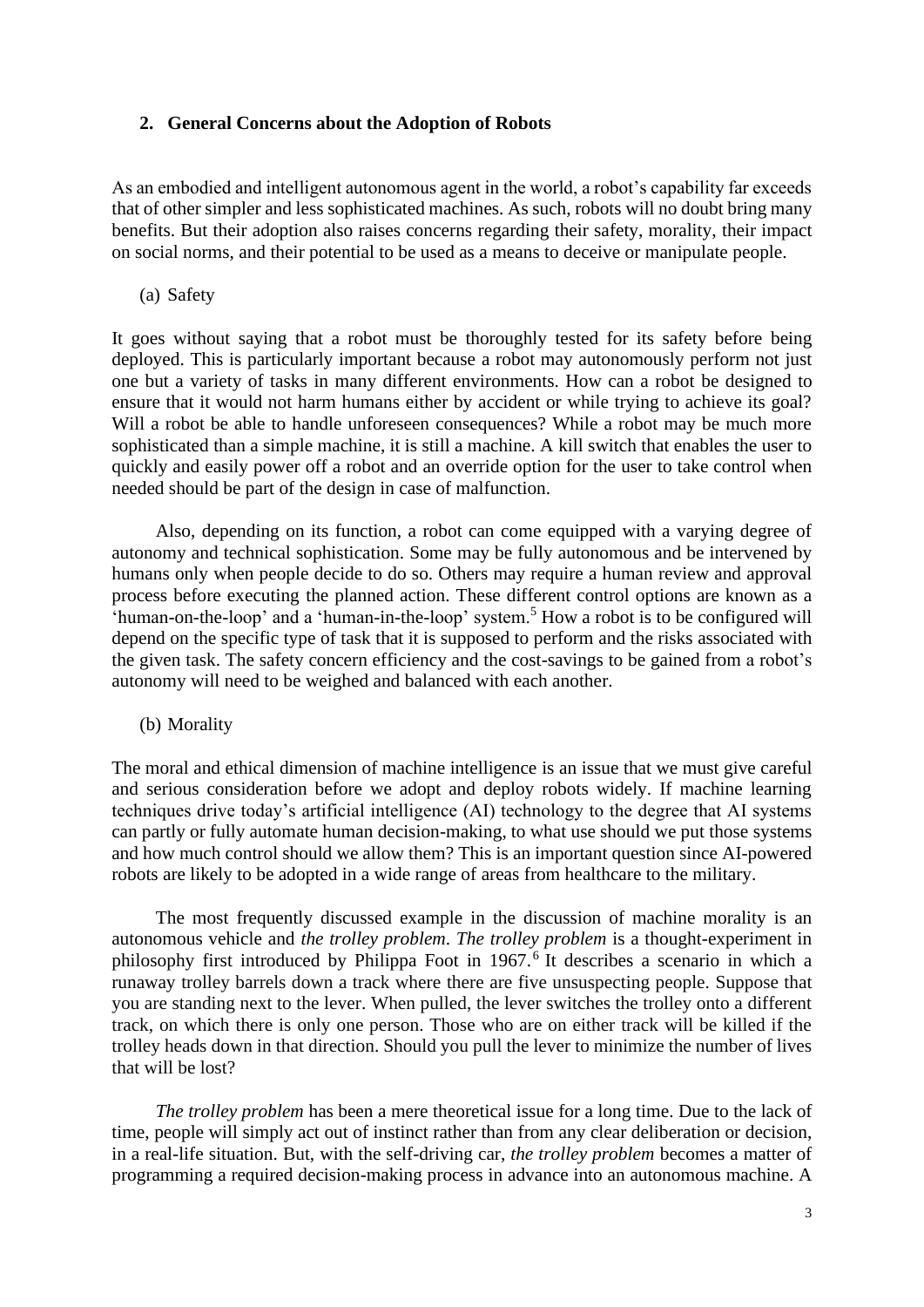machine does not panic or hesitate. It will simply follow and execute the given instruction as swiftly as it can. Engineers now have an opportunity to program a self-driving car to act always morally whenever an unfortunate case such as *the trolley problem* transpires. The question of whether an autonomous trolley should swerve to the track where there are a smaller number of people, however, remains unresolved.

Since military robots can take human lives, they present the problem of programming morality into a machine in an even more compelling manner. There are many different types of military robots. Some identify and dispose explosive devices. Others perform scouting tasks. There are also military drones and sentry robots that are capable of automatic targeting and shooting enemies. Automated defense systems, such as Goalkeeper CIWS and Aegis, protect a military ship by automatically surveilling, detecting, and destroying incoming threats. While many military robots are remotely controlled by their human operators, some of them already come equipped with the capacity to engage in military actions without a human operator being involved in the process.<sup>7</sup>

These autonomous military robots generate a greater physical and psychological distance from killing. This will desensitize us to harming and killing other human beings. For this reason, they can potentially make killing easier for us to perpetrate. It also poses the grave moral risk of surrendering the life-and-death decisions required on the battlefield to an AIpowered robot.<sup>8</sup> Countries and terrorist groups may also become more inclined to initiate an armed conflict, believing that it is likely to bring fewer casualties, only to increase overall violence in the world as a result.

How to program morality into a robot has started gaining attention among researchers and engineers. But the solution appears still elusive. In order to address the issue of machine morality and an artificial moral agent, we will need to first determine what level of autonomy and ethical sensitivity a robot is equipped with and to consider what level of machine morality may be feasible and appropriate for the given robot.<sup>9</sup> Not every robot may need the capability of being a fully moral agent. But the impact of having robots as another social agent in our world should be given a thorough examination. Considering their embodied nature and high level of autonomy, we should start investigating how our relationship may and should look like with these robots as the members of our society.

(c) The Human-Robot Relationship and Its Impact on Social Norms

People have a strong tendency to anthropomorphize creatures and objects, with which they interact. With robots acting intelligently and autonomously in the physical world, people are even more likely to attribute motives, emotions, and other human traits as if they were living beings. It has been pointed out that such anthropomorphizing can be beneficial to the robot user if it helps the robot to fulfill its intended use.<sup>10</sup> Suppose that a trauma victim finds psychological support from *Paro*, the baby seal robot, by treating it like a real pet. Its function as a social companion will be enhanced by this type of user behavior. Similarly, if children with the autistic spectrum disorder see the NAO robot as a social companion and friend and this makes it easier for the NAO robot to engage them, then that would facilitate the intended use of the robot. $11$ 

But projecting human qualities onto a robot can be harmful to the robot user and impede its intended function. For example, soldiers who treat a military ordnance disposal robot as if it were their pet or friend may act recklessly to save the robot from doing its job.<sup>12</sup> This would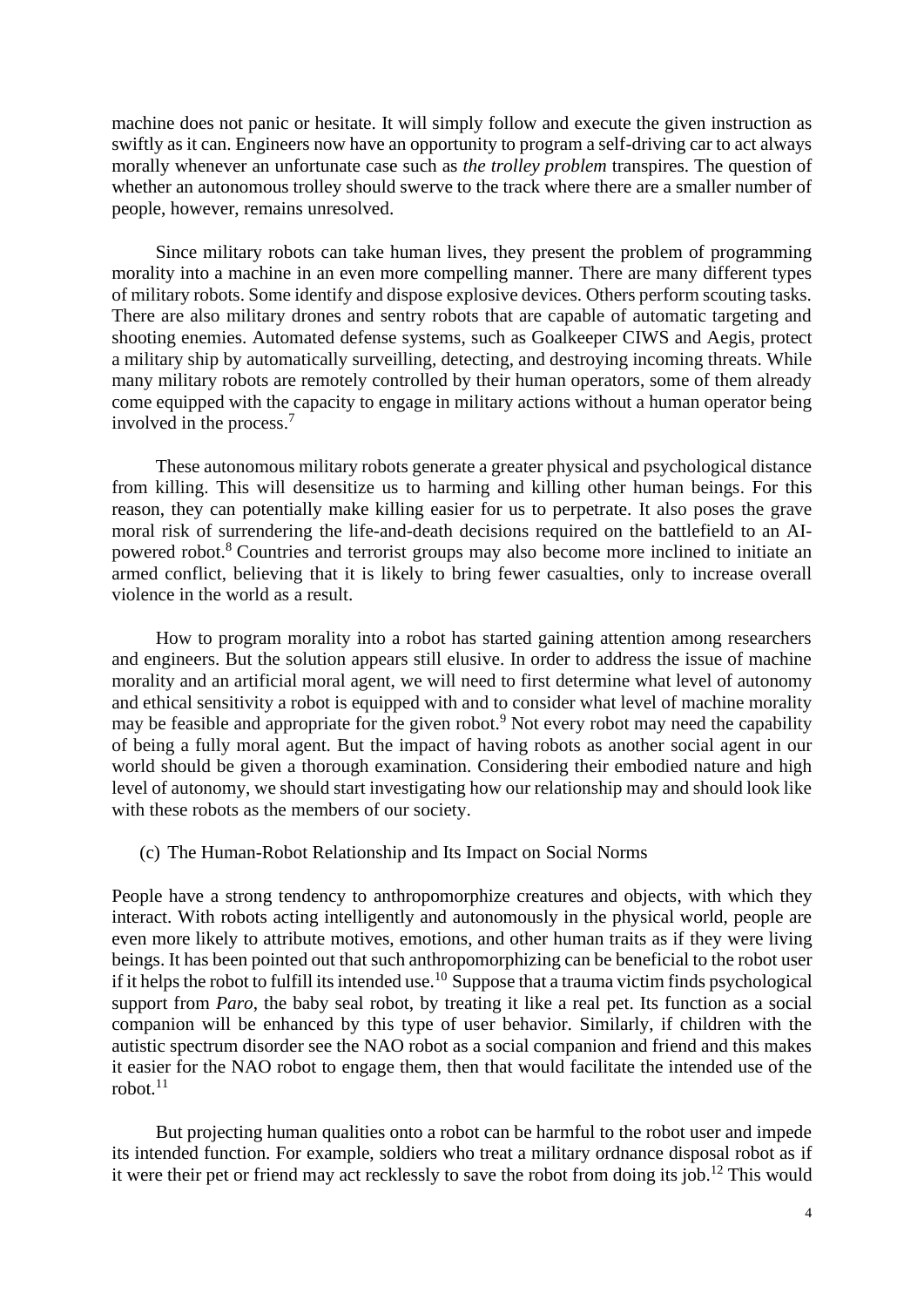not only make the robot an ineffective tool but also create unanticipated danger to the robot user.

These examples suggest that those who create a robot should consider what type of relationship the robot is supposed to form with its user for optimal functioning. They also illustrate the need for robot users to be aware of the fact that a robot may be designed to elicit anthropomorphic projection to perform its function.

The human-robot relationship is an area of studies ripe for further research and deeper exploration. As more robots get to be used in a personal environment, such as homes and care facilities, and to play a social role such as a companion and a caretaker, more people are likely to treat them as social agents either consciously or unconsciously. This means that regardless of the robot's lack of consciousness and human-like mental states, robot users will come to display a degree of expectation that their robots should behave as another social actor, following and acting according to social norms. We do not yet have robots sophisticated enough to behave as if they were a fully versatile social agent. However, even if they could, robots are not humans. As such, they cannot really reciprocate in the same way other human social agents would, expecting the social norms to be followed and holding others responsible when such an expectation is not met.

Does this mean that we should then strictly treat robots as tools at all times? Should we try to actively prevent robot users from developing any emotional attachment to their robots even when it facilitates the robot's intended use? These are not easy questions. It is also to be noted that the way people treat robots can affect how they treat other people or other living beings. This is why the human-robot relationship will eventually affect our social norms.

(d) Trust, Deception, and Manipulation

While a robot may seem like a person in that it has its own body and acts intelligently and autonomously, a robot is a product manufactured to fulfill a certain function. Robot manufacturers are those who decide on a robot's function, which subsequently determines the specifications of a robot's physical and cognitive processing parts. In the previous section about the human-robot relationship, I suggested that either consciously or unconsciously, people will come to regard a robot as a social agent in our world. What is important to note is that robots are designed by robot manufacturers, who seek to maximize their profit. For this reason, robot manufacturers are likely to take advantage of people's tendency to anthropomorphize robots.

Suppose that a human user gets attached to its care robot, and the robot manufacturer charges an unreasonably high amount of fee for the robot's software upgrade.<sup>13</sup> The human user is likely to succumb to it. Similarly, a human user of a companion robot, with which she or he has formed an emotional bond, will have a hard time refusing a suggestion from the robot to buy something if the robot - that is, its software - tries to persuade the user to do so. If a robot user confides his or her private matters in a therapy robot and if that personal data are not protected properly, the robot manufacturer may use that information to influence the user to purchase certain products, which the user wouldn't have considered otherwise.

In both cases, it is to be noted that manipulation and deception come not from a robot itself but from humans, i.e., the robot-manufacturing businesses that are run by humans. It is not a new phenomenon that companies try to make more profit by deceiving or manipulating consumers. But manipulation and deception through a robot are particularly pernicious because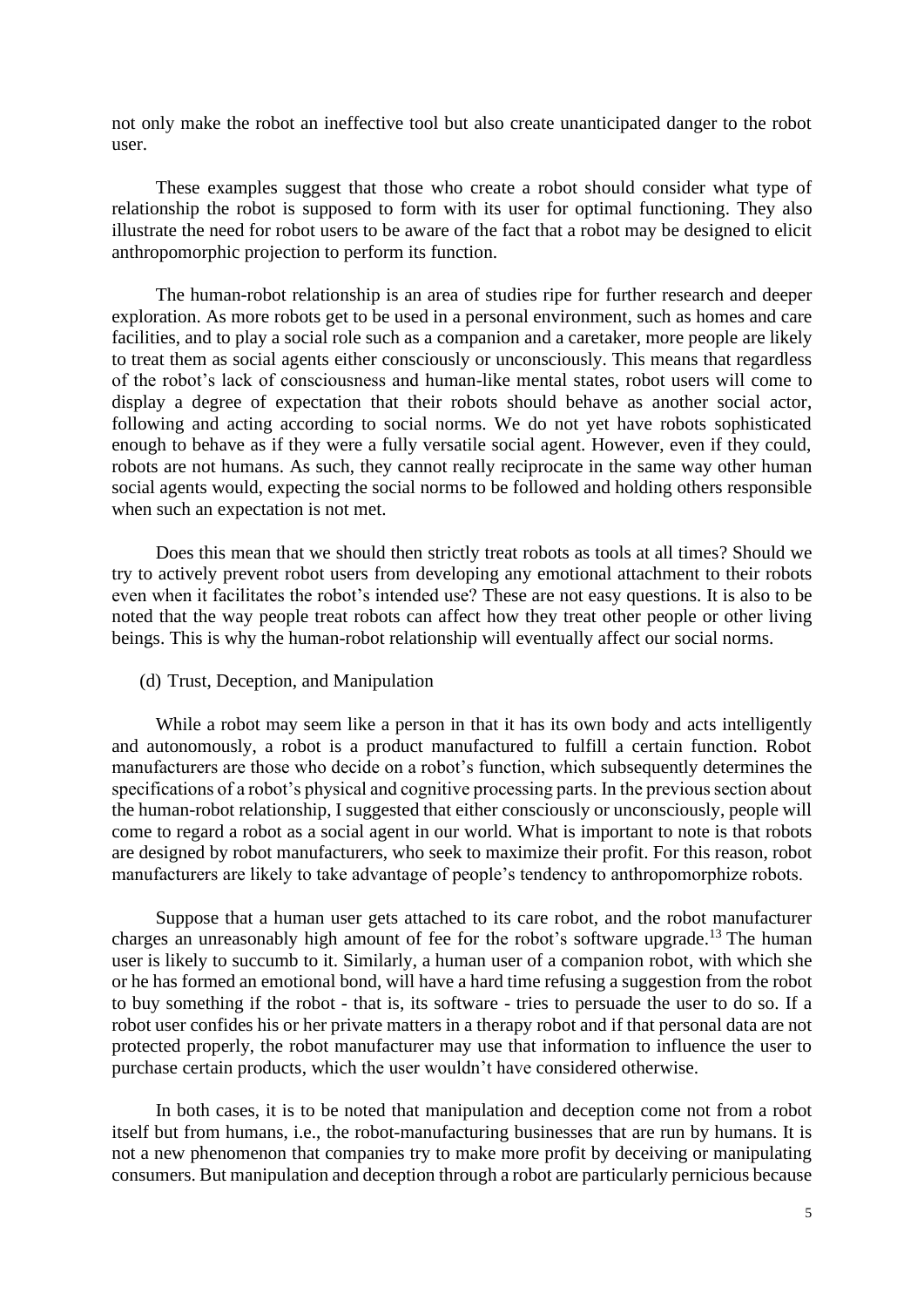it preys on people's natural inclination of caring about other social agents. The society operates because the majority of social agents follow and act upon certain social norms, treat one another with decency and respect, and trust that others will do the same. If the robot design does not take this natural human inclination and social norms into consideration, the robot manufacturers' business tactics that exploit the human-robot relationship for profit can seriously undermine overall trust in our society.

One may argue that training people to regard robots as mere tools and encouraging them to stop projecting human-like qualities onto those robots can be a solution. But the issue is not quite that simple. Suppose that we reinforce the fact that robots are inanimate objects to the public. This may lead to the mistreatment of robots. Imagine some people physically hit or kick a robot, use verbally abusive language, vandalize, and treat it like a slave.<sup>14</sup> Most of us would find this type of behavior disturbing and objectionable. The problem is not that such treatment would hurt robots either psychologically or physically. The real issue is that such abusive behavior should not be tolerated among social agents, who are expected to live and work together in harmony, respecting each other's role in the world.

Even if a robot does not have mental states or consciousness, its unique traits allow it to perform the role of a social agent in our society. In this sense, perhaps the robot's social role, rather than its physical characteristics, may be a more significant factor in deciding how we should treat robots. Of course, this does not mean that anthropomorphizing robots should be always encouraged. It simply means that we have to pay greater attention to how we can continue to uphold and strengthen important social values when a robot enters our world as another social agent.

### **3. Robots for Libraries**

So far, I have outlined some general concerns about the adoption of robots in four categories: (a) safety, (b) morality, (c) the impact of robots on social relationships and norms, and (d) their potential as a means for manipulation and deception. Now, in this section, I would like to briefly discuss the likely robot adoption at libraries.

Robots are not new at libraries.<sup>15</sup> Many large libraries implemented a robotic system that stores and retrieves books, media, and other types of library materials. <sup>16</sup> *AuRoSS*, an autonomous robotic shelf scanning system developed in Singapore, self-navigates through libraries at night, scans RFID tags in books, and produces reports on missing and out-ofsequence books.<sup>17</sup> Some libraries also started acquiring and providing access to robots. Westport Public Library provides robot training classes for its two Nao robots.<sup>18</sup> Chicago Public Library lends *Finch* robots, so that library users learn how to program them.<sup>19</sup> San Diego Public Library held a Robot Day event to educate the public about the impact of robots on society and formed a weekly Robotics Club, where people can learn and practice building robots.<sup>20</sup> There are now many more libraries that offer a robotics program or support a robotics club. These efforts nicely align with libraries' interests in providing more support and outreach in STEM education and can fit well in a library makerspace.

It is important to note that here, the term, 'a robot,' is being quite liberally applied and does not follow a stricter definition, such as the one put forth by George Bekey, mentioned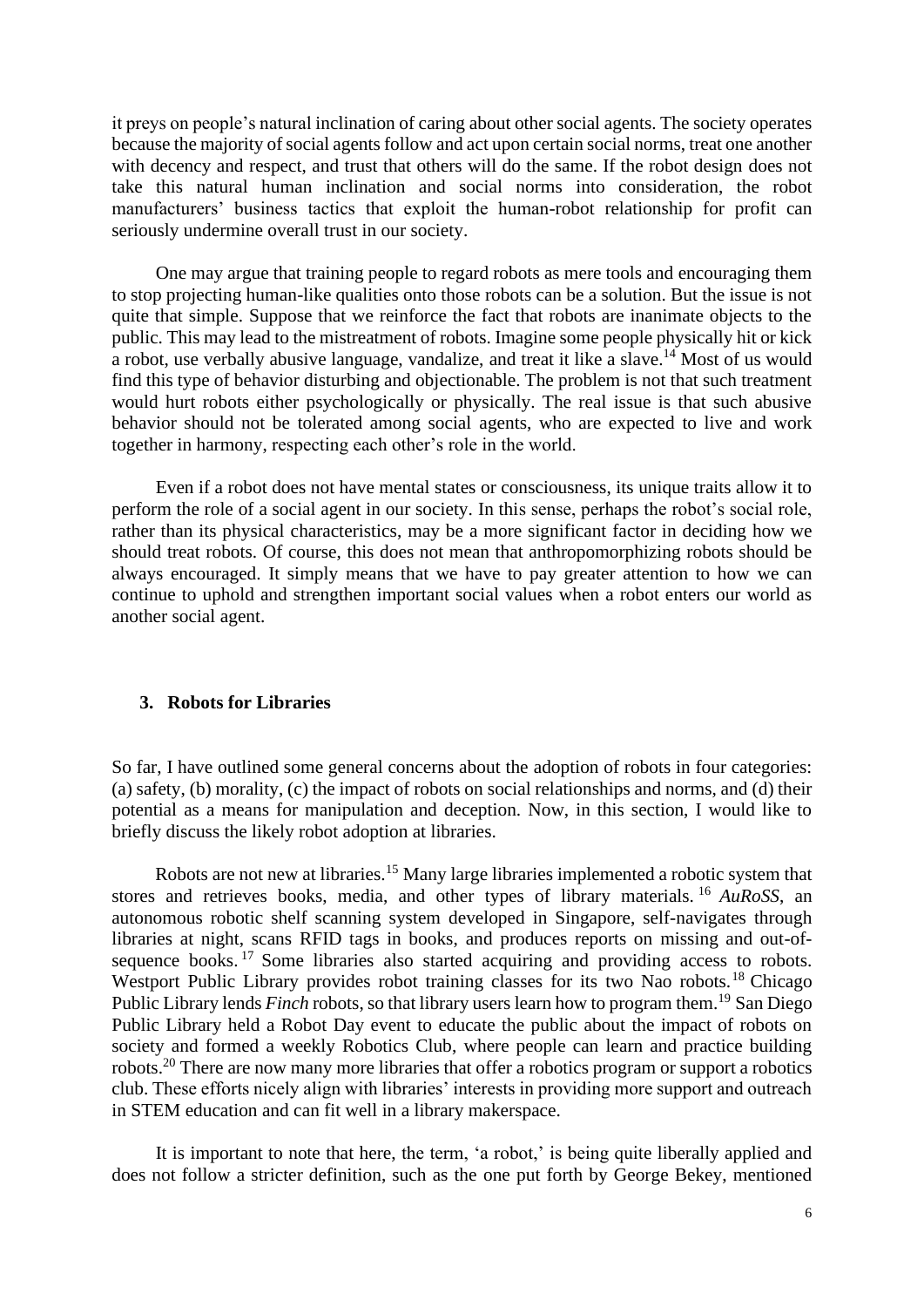earlier in this paper. In such a case, anything that can be programmed to move may be called a robot, no matter how simple it is.

None of the robots adopted at libraries so far, however, except perhaps the Nao robot, is particularly advanced or powered by the machine learning techniques of AI, to warrant the concerns that I outlined in the previous section. It would be silly to discuss the safety and morality of a Finch robot or worry about the impact of a book retrieval robot system on our social norms or its potential to be used as a means of manipulation or deception. Still, these robots have already made inroads into libraries. With recent rapid developments in AI, they are likely to get equipped with more sophisticated sensors, actuators, and cognitive processing capability. This will allow them to act in a more autonomous and versatile manner in the near future. With this in mind, here are several areas of library services and operation, where we may see the early adoption of robots.

- (i) One of the most basic function that a robot can perform at a library would be greeting library visitors and answering directional questions. One can easily imagine a small Nao or a Pepper robot being deployed for this purpose.<sup>21</sup> The library of the University of Pretoria in South Africa has already a robot named 'Libby' playing this role.<sup>22</sup>
- (ii) The library's access services may be another area, in which robots may come in handy. I have previously mentioned that there is already a robot, AuRoSS, developed to identify misfiled books in the library shelves. With more advanced robotics technology, robots like AuRoSS may soon be able to not only identify but also re-shelve misfiled books into correct places.
- (iii) Reference could be an area for robots in libraries. With enough data and the natural language processing capability, robots will be able to answer simple reference questions. The Oklahoma University Libraries are experimenting with Alexa, a virtual assistant used in Amazon's smart speaker, to see if the library's reference service can be expanded through it.<sup>23</sup>
- (iv) Robots may be able to provide the basic readers' advisory service and point to the location of a book that a library user wants to check out. These services do not have to be delivered by a robot and can be provided as an applicaiton on a smartphone or a computer. But a robot has the potential to add more interaction to this service and perhaps to bring better user experience along with it.
- (v) For children's' librarians, a reading robot could be a useful assistant. There is already a reading robot developed for this purpose. 'Luka,' a small AI-powered robot, can read aloud picture books put in front of it.<sup>24</sup> Researchers at the University of Wisconsin-Madison in the United States also built a reading companion robot, named 'Minnie.' Minnie guides and interacts with middle school students and can react or make comments about the story that they are reading.<sup>25</sup>

Now, with these kinds of robots at libraries, what kind of human-robot interactions may take place between library patrons and library robots? These robots are likely to play the role of an assistant and a companion that help library users with accomplishing a variety of tasks. For this reason, the relationship between those robots and library patrons is likely to be positive and friendly. In certain types of library robots, such as a reading companion robot or a reference service robot, a certain level of bonding between library patrons and those robots may facilitate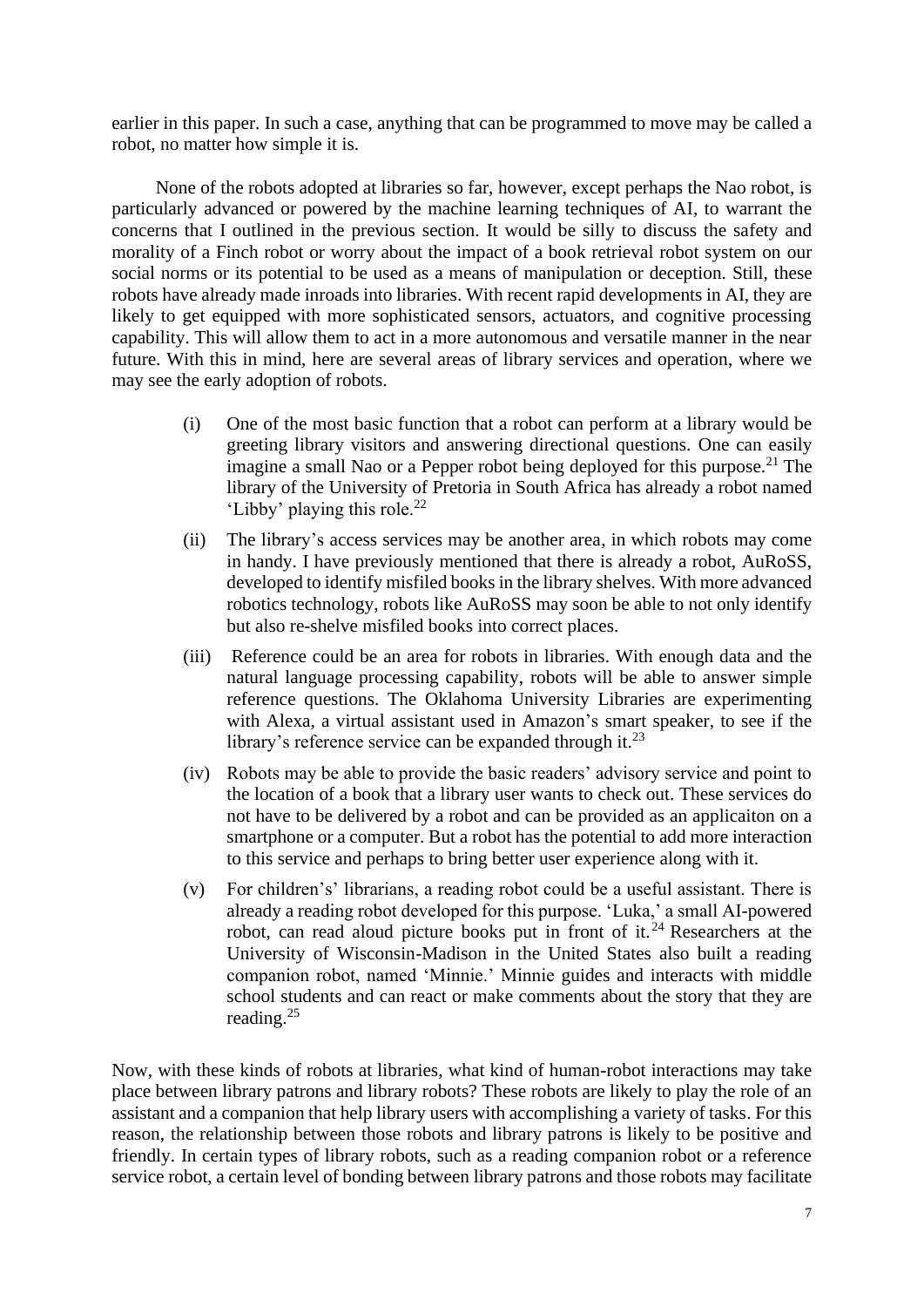the robot's intended use. If library patrons treat these robots strictly as a tool and interact with them only as such, that is likely to result in those robots' full capacity and function being underutilized.

Would this mean that libraries should encourage library patrons to form a bond with a library robot? How would the general concerns in the adoption of robots described above apply to library robots? A library is to be a space that is safe to all library users both mentally and physically, strives to provide the public with free and equal access to information, empowers people through knowledge, protects people's intellectual freedom, and helps them exercise their right to pursue information and knowledge privately without being monitored or surveilled by a third party. In order to help the library achieve this mission, library robots, particularly those that will be involved in library patrons' information-seeking activities, may be required to follow stricter guidelines than robots deployed in other areas are. But perhaps such stricter guidelines would be beneficial to all robots in general.

While there are some robots already being introduced to libraries, more sophisticated, versatile, and autonomous robots are likely to enter our homes, workplaces, and libraries as the AI technology advances. Neither our society nor libraries yet fully understand how the wide adoption of robots would affect us. But it is clear that as a new type of social agent, robots will generate a lot of interesting questions, which are perhaps more about us, humans, than robots.

#### **References**

 $<sup>1</sup>$  For a brief introduction of AI and its potential applications to libraries, see Bohyun Kim,</sup> **"**Chapter 3. AI and Creating the First Multidisciplinary AI Lab**",** ed. Jason Griffey, *Artificial Intelligence and Machine Learning in Libraries*, (American Library Association TechSource, 2019), pp.16-20, [https://journals.ala.org/index.php/ltr/article/view/6910;](https://journals.ala.org/index.php/ltr/article/view/6910) Bohyun Kim, "AI Lab at a Library? Why Artificial Intelligence Matters & What Libraries Can Do." (Presentation at the American Library Association Annual Conference, New Orleans, LA, June 25, 2018), [https://www.slideshare.net/bohyunkim/ai-lab-at-a-library-why-artificial-intelligence](https://www.slideshare.net/bohyunkim/ai-lab-at-a-library-why-artificial-intelligence-matters-what-libraries-can-do)[matters-what-libraries-can-do.](https://www.slideshare.net/bohyunkim/ai-lab-at-a-library-why-artificial-intelligence-matters-what-libraries-can-do)

<sup>2</sup> "PARO Therapeutic Robot," accessed June 30, 2019, [http://www.parorobots.com/.](http://www.parorobots.com/)

- <sup>3</sup> George Bekey, "Current Trends in Robotics: Technology and Ethics," in *Robot Ethics: The Ethical and Social Implications of Robotics*, eds. Patrick Lin, Keith Abney, and George Bekey (Cambridge, MA: MIT Press, 2012), p.18.
- <sup>4</sup> It is to be noted that 'acting upon the world' can be interpreted broadly here. For example, if a machine does not physically move itself but generates facial expressions or interacts with users verbally using a language in a manner similar to how humans would interact with one another, such a machine is likely to count as a robot.
- <sup>5</sup> Regarding how the 'human-in-the-loop' and the 'human-on-the-loop' system would work differently in military AI weapons, see Noel Sharkey, "Chapter 7. Killing Made Easy: From Joysticks to Politics," in *Robot Ethics: The Ethical and Social Implications of Robotics, eds.* Patrick Lin, Keith Abney, and George A. Bekey, (Cambridge, Massachusetts London, England: MIT Press, 2014), pp.110-111.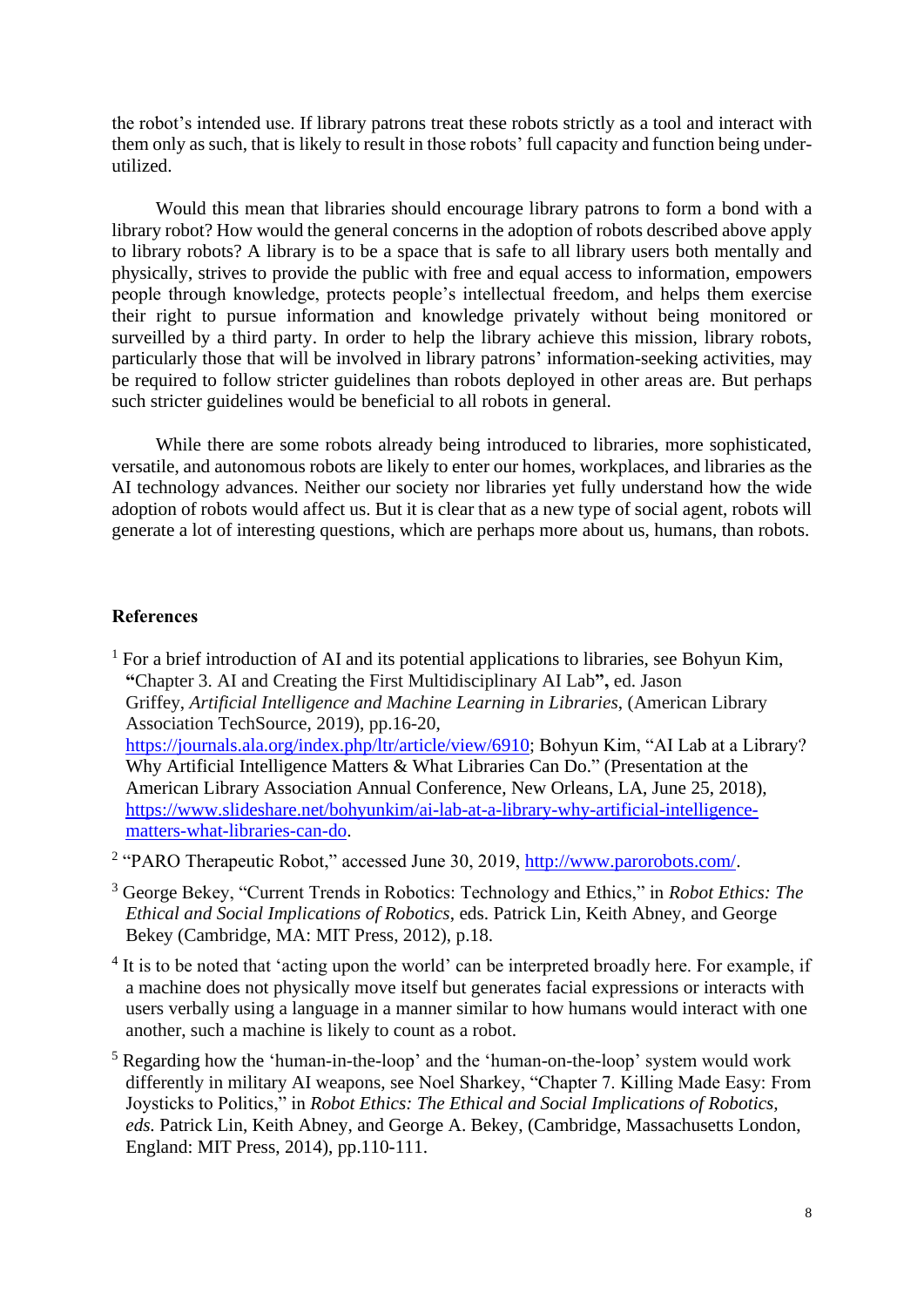- <sup>6</sup> See Philippa Foot, "The Problem of Abortion and the Doctrine of Double Effect," *Oxford Review* 5 (1967): 5–15; Judith Jarvis Thomson, "Killing, Letting Die, and the Trolley Problem," *The Monist* 59, no. 2 (1976): 204-217.
- $<sup>7</sup>$  For an extensive list of supervised and fully autonomous weapons systems, see Paul</sup> Scharre, *Army of None: Autonomous Weapons and the Future of War*, 1 edition (W. W. Norton & Company, 2018), pp.45-47.

<sup>8</sup> Sharkey, op. cit., p.116.

- <sup>9</sup> See Wendell Wallach and Colin Allen, *Moral Machines: Teaching Robots Right from Wrong*, (Oxford: Oxford University Press, 2010) for an excellent introduction to machine morality.
- <sup>10</sup> Kate Darling, "Chapter 12. Who's Johnny?" Anthropomorphic Framing in Human–Robot Interaction, Integration, and Policy," in *Robot Ethics 2.0: From Autonomous Cars to Artificial Intelligence*, eds. Patrick Lin, Keith Abney, and Ryan Jenkins, (New York, NY: Oxford University Press, 2017), pp.173-192.

<sup>11</sup> "NAO the Humanoid Robot," SoftBank Robotics, accessed July 2, 2019, [https://www.softbankrobotics.com/emea/en/nao.](https://www.softbankrobotics.com/emea/en/nao)

- <sup>12</sup> Julie Carpenter, "The Quiet Professional: An Investigation of US Military Explosive Ordnance Disposal Personnel Interactions with Everyday Field Robots." PhD dissertation, University of Washington, 2013, quoted in Darling, op. cit., p.174.
- <sup>13</sup> Woodrow Hartzog, "Unfair and Deceptive Robots," *Maryland Law Review* 74: 785–829, 2015, quoted in Darling, op. cit., p.178.
- <sup>14</sup> For example, see Peter Holley, "Crime-Fighting Robot Taken off its Beat after Launching Alleged 'War on the Homeless,'" *LA Times*, December 18, 2017, [https://www.latimes.com/business/technology/la-fi-crime-robot-20171218-story.html.](https://www.latimes.com/business/technology/la-fi-crime-robot-20171218-story.html)
- <sup>15</sup> For some examples of the discussion regarding robots at libraries, see "Robots," ALA -Center for the Future of Libraries, October 6, 2014, <http://www.ala.org/tools/future/trends/robots> and Bohyun Kim, "Near Us and Libraries, Robots Have Arrived," *ACRL TechConnect Blog*, October 12, 2015, [https://acrl.ala.org/techconnect/post/near-us-and-libraries-robots-have-arrived/.](https://acrl.ala.org/techconnect/post/near-us-and-libraries-robots-have-arrived/)
- <sup>16</sup> Attila Nagy, "The Giant Robots That Serve the World's Largest Library Archives," Gizmodo, April 29, 2015, [https://gizmodo.com/the-giant-robots-that-serve-the-worlds](https://gizmodo.com/the-giant-robots-that-serve-the-worlds-largest-library-1700712936)[largest-library-1700712936.](https://gizmodo.com/the-giant-robots-that-serve-the-worlds-largest-library-1700712936)
- <sup>17</sup> The Agency for Science, Technology and Research of Singapore, "Automated Robot That Scans Library Shelves Using Laser Mapping and Radio Tags Can Ensure No Book Is Misplaced Again," *Phys.Org*, June 2, 2016, [https://phys.org/news/2016-06-automated](https://phys.org/news/2016-06-automated-robot-scans-library-shelves.html)[robot-scans-library-shelves.html.](https://phys.org/news/2016-06-automated-robot-scans-library-shelves.html)
- <sup>18</sup> "Robots Arrive at the Westport Library," Westport Library, September 2014, [http://westportlibrary.org/about/news/robots-arrive-westport-library.](http://westportlibrary.org/about/news/robots-arrive-westport-library)
- <sup>19</sup> "Finch Robots Land at CPL," Chicago Public Library, May 12, 2014, [https://www.chipublib.org/news/finch-robots-land-at-cpl/.](https://www.chipublib.org/news/finch-robots-land-at-cpl/)
- <sup>20</sup> See Uyen Tran, "SDPL Labs: Arduino Aplenty," *Library as Incubator Project*, April 27, 2015,<http://www.libraryasincubatorproject.org/?p=16559> and "Library NExT," City of San Diego, accessed June 30, 2019, [https://www.sandiego.gov/librarynext.](https://www.sandiego.gov/librarynext)